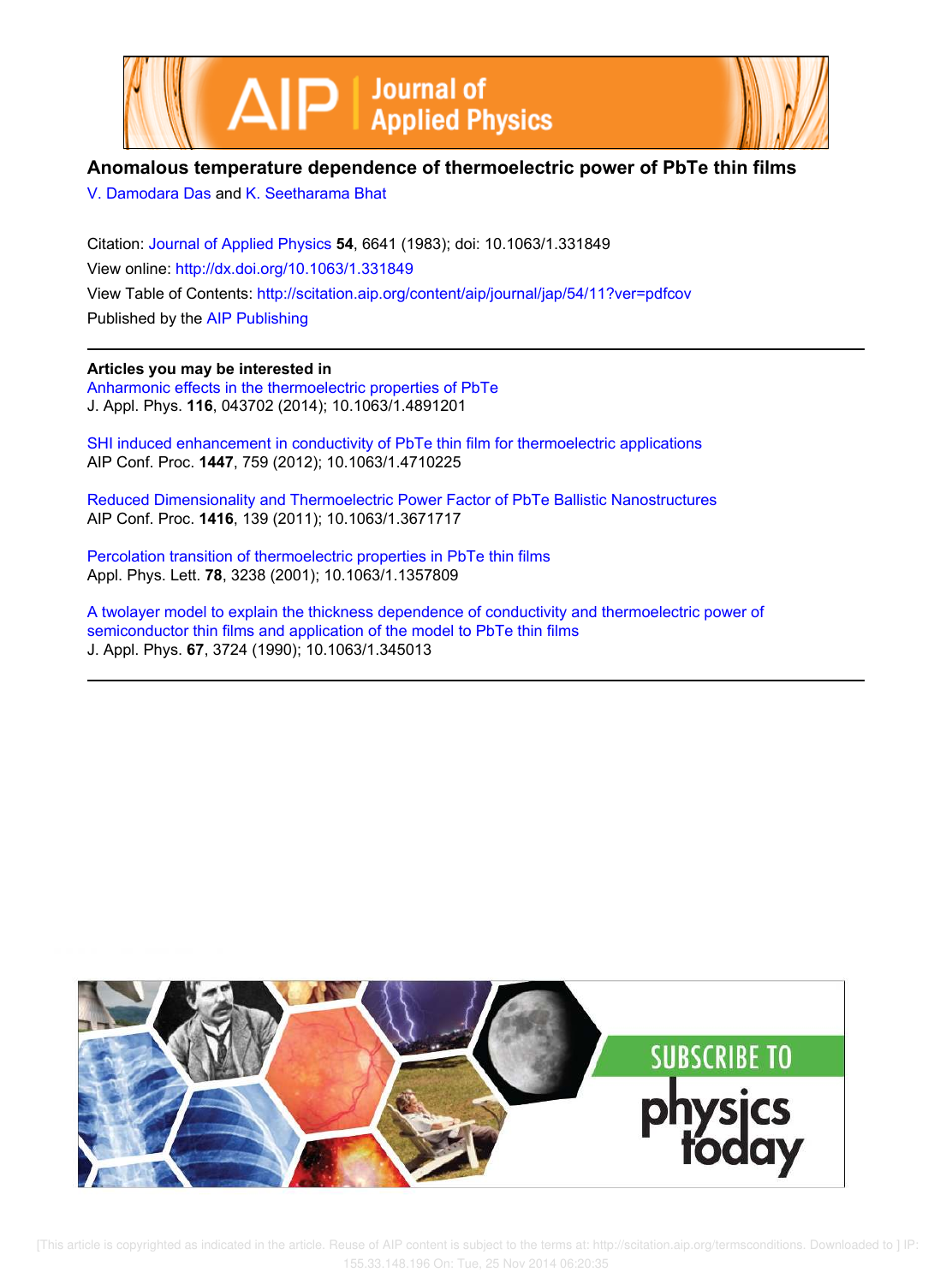# **Anomalous temperature dependence of thermoelectric power of PbTe thin films**

V. Damodara Das and K. Seetharama Bhat

*Thin Film Laboratory, Department of Physics, Indian Institute of Technology, Madras 600 036, India* 

(Received 3 January 1983; accepted for publication 20 May 1983)

PbTe thin films of thicknesses ranging from 400 to 4000 Å have been prepared by vacuum evaporation at a pressure of  $5 \times 10^{-5}$  Torr on clean glass substrates held at room temperature. The thermoelectromotive force of these films has been measured in the temperature range 300– 600 K. It is found that thermoelectric power,  $S_F$  varies anomalously with temperature, being constant at lower temperatures, and rapidly decreasing at higher temperatures.  $S_F$  is found to be positive indicating that the samples are *p* type. The anomalous behavior is explained by assuming that at higher temperatures additional donor levels are generated due to creation and ionization of defects in the system.

PACS numbers: 81.15.Ef, 73.60.Fw, 61.70. - r

#### **INTRODUCTION**

In recent years studies on lead chalcogenides have been very much in progress due to their device applications $1-3$  in many fields like IR detectors, photoconductors, thin film transistors, etc. Many works have been reported on the transport properties of these chalcogenides in the bulk state but very little is known about their properties in the thin film state. There has been some work on the thermoelectric power of impurity doped lead telluride films but very little on pure undoped samples in the thin film form. Barisova<sup>4</sup> has measured the thermoelectric power of bulk PbTe doped with Bi, Sb, Cr, and Ag in amounts of 0.1-0.5 at. %. He found that undoped PbTe was  $p$  type whereas those doped with Bi, Sb, and Cr were *n* type. However, those doped with excess silver were found to remain *p* type. The room temperature value of thermoelectric power, S for pure undoped PbTe bulk was quoted<sup>4</sup> as around 300  $\mu$  V/<sup>o</sup>K. Gruzinov *et al.*<sup>5</sup> and Mathur *et al.*<sup>6</sup> studied the electrical properties of thallium<sup>5</sup>- and silver<sup>6</sup>-doped PbTe films. The former measured the Hall coefficient in the range  $77-700$  K on Tl-doped PbTe films with carrier concentration ranging from  $5 \times 10^{17}$ to  $6 \times 10^{19}$ /cc at 300 °K. The various band parameters like mobility, effective mass, and population ratio for light and heavy holes were also calculated. In the report from Mathur *et al.* 6, electrical properties of Ag-doped *p-type* PbTe epitaxial films were published and it was found that silver acted as an acceptor in the initial stages of doping but for higher dopent concentrations (more than 0.5 at. %), it acted as a neutral impurity center. Smirnov *et al.*<sup>7</sup> observed departure of thermoelectric power from the theoretical formula in the impurity conduction range (100–400 °K) for both  $n-$  and  $p$ type PbSe films. The departure was ascribed to the change in effective mass *m\** of the carriers with temperature. Abrahams *et al.*<sup>8</sup> measured the thermoelectric power of single crystalp-type PbSe and found that the thermoelectric power increased to a maximum value and then decreased rapidly with increasing temperature. They argued that in the two carrier region both electrons and holes diffuse under the influence of the temperature gradient. They also found that thermoelectric power decreased with the increasing carrier

concentration. Bytenskii *et al. <sup>9</sup>*and Gudkin *et al.1O* have dealt with the influence of potential barriers on the thermoelectric power of lead chalcogenide films. Parameters like  $\sigma$ , S, and  $R_H$  were determined in the temperature range 77-350 K. A comparison with bulk values of PbSe (Te, S) revealed that the films were characterized by higher S and lower  $\sigma$ than in bulk. These differences were attributed to energy selective carrier scattering by potential barriers associated with block boundaries. Scanning electron microscopy studies confirmed that the grain boundaries start from the substrate to the surface, their dimensions almost being equal to the mean-free path of the carriers. The barriers are expected to arise due to strain fields near dislocations and the boundaries.

It is seen from the above that there has been very little study on the thermoelectric behavior of undoped lead telluride thin films. Hence, the present work was carried out. In the present paper, we describe the observations on temperature dependence of thermoelectric power of PbTe films and give possible explanations.

#### **EXPERIMENT**

PbTe alloy was prepared by mixing ultrapure Pb(99.999%) and Te(99.999%) in 1:1 atomic ratio and heating the mixture in vacuum, in a sealed quartz tube, keeping it at 950°C for about two days and then allowing to cool slowly. The x-ray powder diffraction photograph of the ingot formed showed all the prominent lines for PbTe and the observed relative intensities matched with those of the ASTM card of PbTe. The x-ray diffractograms of the thin film samples were taken and they also showed all the prominent peaks thus confirming the structure and alloy formation even in the thin film state.

Thin films of PbTe varying in thickness from 400 to 4000 A were obtained by evaporating bulk PbTe onto clean glass plates in a vacuum of  $5 \times 10^{-5}$  Torr using the PbTe alloy as charge. Before evaporation, the glass substrates were cleaned using chromic acid, Teepol detergent, Isopropyl alcohol, and distilled water. The lateral dimensions of the films were  $6\times0.5$  cm and the source to substrate distance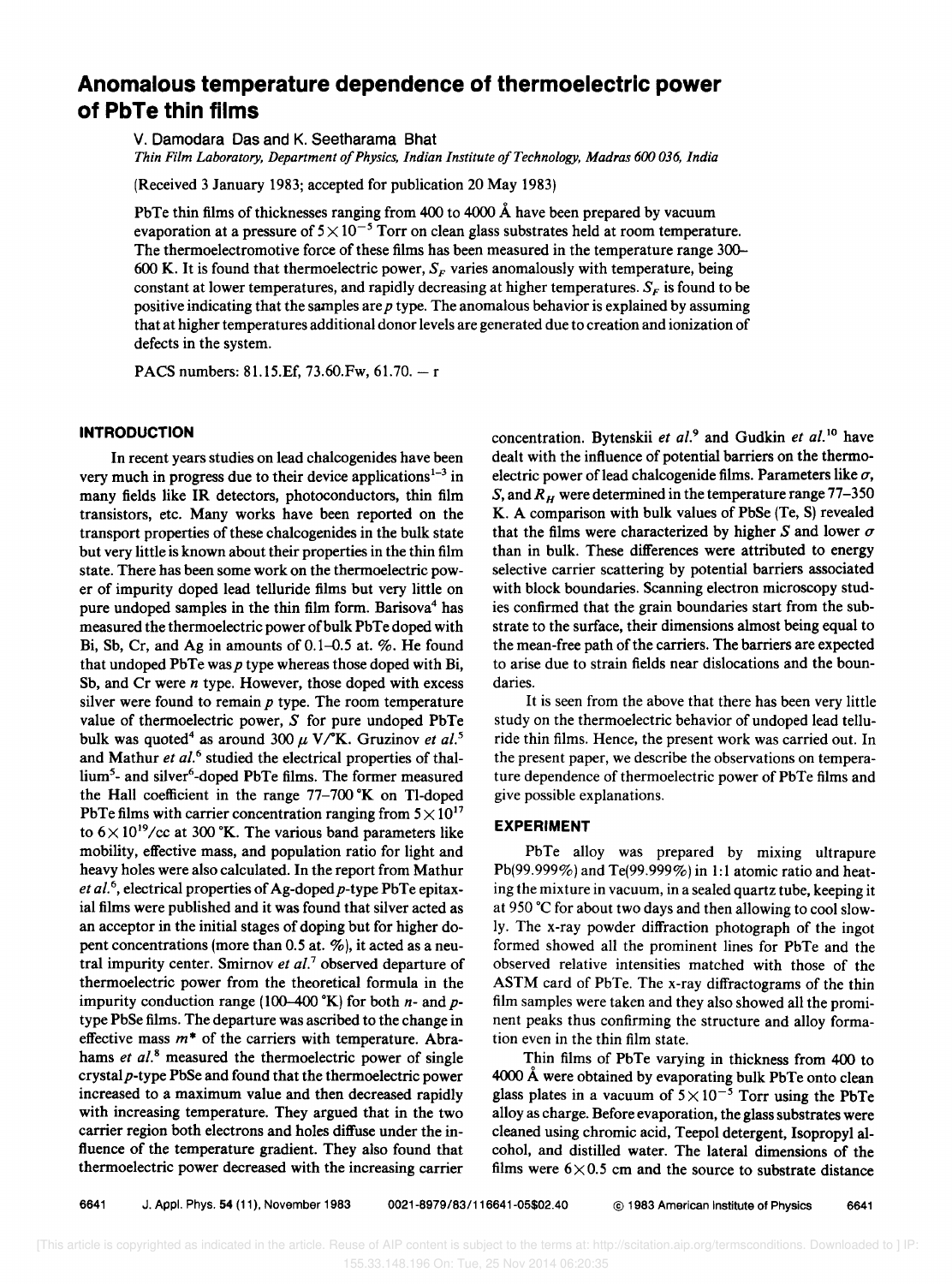was about 25 cm. The thickness was measured *in situ* using a quartz crystal monitor and the deposition conditions were maintained almost the same during all the evaporations to avoid any further effects. The deposition rate was kept constant by allowing the same amount of current to pass through the boat and each time all the material in the boat was completely evaporated to avoid fractionation, if any, of the alloy. The films were annealed before measurements to homogenize the films formed.

The thermoelectric power measurements were done by the integral method, namely, keeping one end of the film at a constant temperature and varying the temperature of the other end. The set up used for such a measurement has been described earlier by Damodara Das et al.<sup>11,12</sup> The set up is such that one end of the film can be connected to a heater attachment and the other end to a massive copper block in order to ensure a constant temperature. It was found that the cold end temperature was maintained at room temperature  $(\simeq 300 \text{ °K})$  within  $\pm 0.5 \text{ °K}$ . The temperature of the other end could be varied from 300 to 600 °K. The temperatures of both the ends were measured using copper-constantan thermocouples fixed right on to the film. The thermo emf (electromotive force) developed across the film was measured with respect to copper as a function of hot-end temperature using a high impedance (10 M $\Omega$ ) digital millivoltmeter. All the measurements were made in high vacuum to avoid oxidation of the film or adsorption of gases.

#### **RESULTS**

Figure I shows the plot of thermo emf as a function of temperature difference between the hot and cold ends during heating and cooling for a typical PbTe film (thickness 1300) A). The heating and cooling curves almost coincide, indicating that there is no significant change due to the heat treatment. This was also further confirmed by measuring thermo emf after annealing the films for about 2 h. It was found that thermo emf values were almost the same before and after annealing. Plots of thermo emf versus temperature difference for PbTe films of different thicknesses are displayed in Fig. 2. It is seen that thermo emf increases nonlinearly with increasing temperature difference. Further, the nonlinearity increases as thickness decreases. It is also clear from Fig. 2 that the emf developed for the same temperature difference is higher for higher thickness films indicating that thermoelectric power increases with increasing thickness.

The thermo emf  $S_{AB}$  of PbTe film (B) with respect to copper (A) was found to be negative indicating that the sample is p type.  $(S_{AB} = S_A - S_B)$ , is  $\langle 0; \text{ but } S_A = +1.7 \mu \text{V} \rangle$ <sup>o</sup>K<sup>13,14</sup> and hence  $S_B$  is positive, hence p type).

Figure 3 shows the plots of thermoelectric power,  $S_F$ against temperature for films of different thicknesses and it is



FIG. 1. Plot of thermoelectromotive force vs temperature difference between hot and cold ends for a PbTe thin film of thickness 1300 Å during heating and cooling.

6642 J. Appl. Phys., Vol. 54, No. 11, November 1983



FIG. 2. Plots of thermo emf vs temperature difference between hot and cold ends for PbTe thin films of different thicknesses.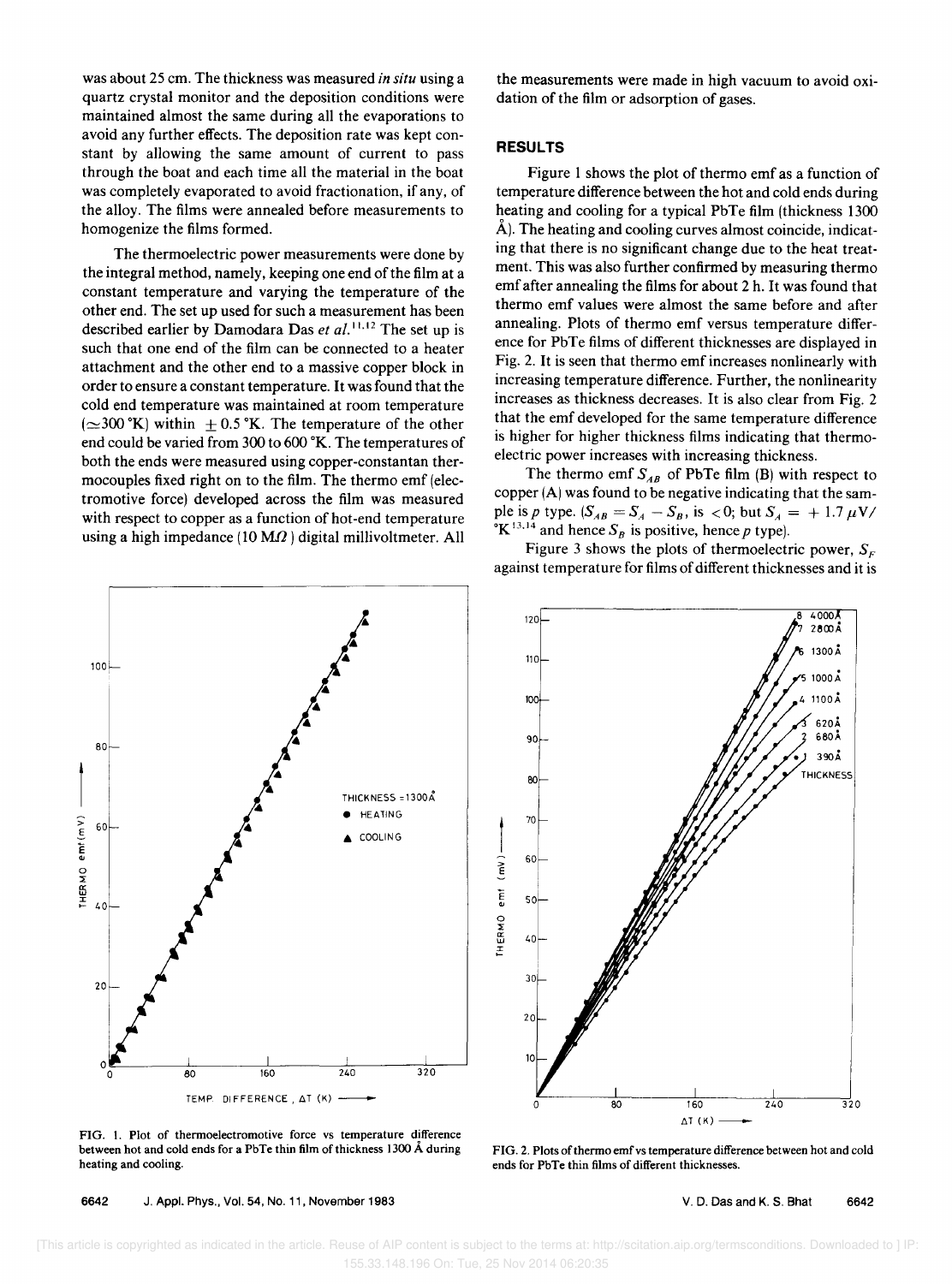

FIG. 3. Thermoelectric power  $(S_F)$  vs temperature plots for PbTe thin films of different thicknesses.

found that at higher temperatures  $S_F$  decreases rapidly. It is also seen that with increasing thickness, the rapidity of the

decrease of  $S_F$  decreases. However, at lower temperatures  $S_F$ shows very little temperature dependence for all the films. Further, it can also be seen that the thermoelectric power of the thin films is higher than that of the bulk. This variation of  $S<sub>F</sub>$  with temperature and the difference in the bulk and thin film values can be explained as detailed below.

### **DISCUSSION**

In a nondegenerate *p-type* semiconductor the thermoelectric power  $S_F$  is given by the expression<sup>12</sup>

$$
S_F = + \frac{k}{e} \left( 5/2 + p - \frac{E_F - E_V}{kT} \right)
$$
  
= + \frac{k}{e} \left[ 5/2 + p + \ln \left( \frac{N\_V}{n} \right) \right]; N\_V = 2 \left( \frac{2\pi m\_h^\* k}{h^2} \right)^{3/2}.

where  $E_F$  is the Fermi energy,  $E_V$  is the energy of the top of the valence band, *k* is the Boltzmann's constant, *e* is the charge of the electron or hole,  $T$  is the absolute temperature, *n* is the hole concentration, and *p* is defined by  $\tau(E) = \tau_0 E^p$ , where  $\tau$ , the relaxation time, is considered to be a function of energy and  $\tau_0$  is a constant.  $N_V$  is the effective density of states in the valence band. Since  $N_V > n$ , the expression inside the bracket is positive and hence the sign of the thermoelectric power determines the sign of the carriers. We find that in the case of PbTe films  $S_F$  is positive throughout the temperature range suggesting the sample to be *p* type in nature.

However, from the above expression we expect that  $S_F$ should vary as  $1/T$ . But, from the experimental plots of  $S_F$  vs  $1/T$  shown in Fig. 4, we find that  $S_F$  is almost constant at lower temperatures in contrast to the above relation.





550<sub>|</sub>

6643 J. Appl. Phys., Vol. 54. No. 11. November 1983

V. D. Das and K. S. Bhat 6643

 [This article is copyrighted as indicated in the article. Reuse of AIP content is subject to the terms at: http://scitation.aip.org/termsconditions. Downloaded to ] IP: 155.33.148.196 On: Tue, 25 Nov 2014 06:20:35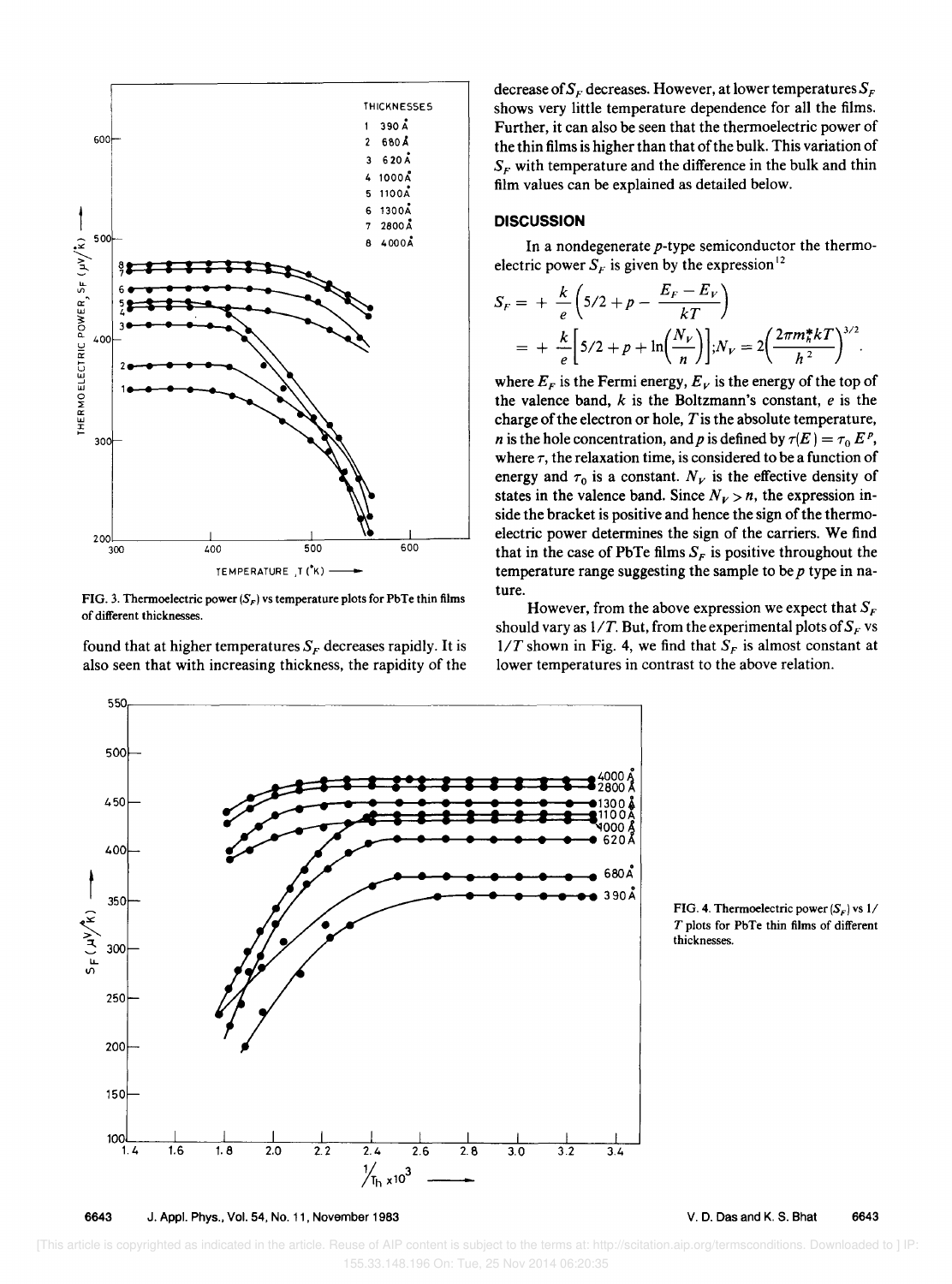Smirnov *et al.*<sup>7</sup> have observed the departure of thermoelectric power from the theoretical formula in the impurity conduction region (100-400 °K) in  $n$ - and  $p$ -type PbSe sampIes. This departure was attributed to the change of effective mass  $m^*$  with temperature  $(S_F)$  is a function of  $m^*$  through  $N_V$  as seen above). However, Kolomets *et al.*<sup>15</sup> observed no change in effective mass over a wide temperature range (from  $0-450$  °C) in PbTe crystals from thermoelectric data. Miller *et al.*<sup>16</sup> also find that the effective masses are constant in the extrinsic range  $(77-300 \text{ °K})$ . Since at lower temperatures in our study  $(300-400 \text{ °K})$  we are in the intermediate region where the carrier concentration is practically constant, the thermo power is nearly constant in this region.

However, at higher temperatures ( $>$  400 °K) the thermoelectric power decreases suggesting an effective decrease in carrier concentration. Since the PbTe films under investigation are *p* type, the possibility that at higher temperatures electrons are generated by some means should be given a serious thought as that would effectively decrease the carrier (hole) concentration. Smith<sup>17</sup> considered that defects were produced at elevated temperatures primarily as a result of vaporization of tellurium from the specimen. But our results, that the thermo emf values during the heating and the cooling cycles (and subsequently during the second heating and second cooling too) (Fig. 1) are coinciding, rule out this possibility.

Miller *et al.*<sup>16</sup> suggested the possible mechanisms of carriers' generation to be by excitation of electrons from the valence band to the conduction band, and formation of structural defects at elevated temperatures and ionization of their isolated energy levels. Both the mechanisms are under operation at all temperatures, especially at higher temperatures, depending on the activation energy required for the creation of defects. They have shown by quenching experiments on *n-* and *p-type* samples that the defects formed at elevated temperatures contribute significantly to generation of electrons. They have also calculated the activation energies for defect formation to be 0.55 and 0.7 eV for Pb defects in PbTe (Schottky and Frenkel defects, respectively) (Miller *et al.*)<sup>16</sup> Thus, above about 350 to 400  $K$  one expects the second mechanism to contribute additional electrons. As a consequence, the carrier concentration of  $n$ -type sample would continuously rise whereas that of a *p-type* sample would begin to fall as the temperature increases. Newman <sup>18</sup> also suggested that in some semiconductors anomalous Seebeck coefficient is to be observed due to the increasing formation of imperfections either donors or acceptors with temperature. In a semiconductor where the band gap does not vary with temperature and which contains a small fixed number of acceptors, the number of donors can be increased with temperature. The phenomenon can be illustrated by the variation of Fermi level with respect to the band edges of the semiconductor due to change in temperature (as in Fig. 5). At temperature  $T_i$ ,  $S_F$  will even change its sign. In fact, Miller *et al.*<sup>16</sup> have observed similar variation of  $S_F$  with temperature in bulk PbTe samples and also a change of sign of  $S<sub>F</sub>$  between 500 and 600 °K.

Hence, in p-type samples of PbTe films we expect a decrease in thermoelectric power with temperature beyond



FIG. 5. Variation of Fermi level with temperature in a *p-type* semiconductor due to increasing donor concentration.

about 400 °K, as more number of electrons are generated inside the system. However, we did not observe a change in sign of  $S_F$  up to a temperature about 600 °K. This may be due to smaller concentration of donors in the films and hence a lower rate of change of  $E_F$  with temperature than in the case of bulk. In any case, change of sign should be observed at a higher temperature. We could not go beyond 600 K since the film started agglomerating and to a limited extent evaporating from the substrate, thereby becoming discontinuous.

It is well known<sup>19</sup> that the defect concentration in thin films (point defects, point defect clusters, dislocations, and grain boundaries) is much larger than in the bulk. This concentration is a function of thickness of the films, increasing with increasing thickness up to a certain critical thickness (around  $1000-1500$  Å, depending upon the material) and then reaching saturation for higher thicknesses. Hence, the concentrations of the carriers that are generated thermally at higher temperatures form a significant fraction of the total number of defects at lower thicknesses while they form a much smaller fraction at higher thicknesses. Hence, the influence of the thermally generated defects will be more at lower thicknesses as compared to that at higher thicknesses. Thus, the increasing nonlinearity of thermo emf versus temperature difference plots (see Fig. 2) and rapid decrease of thermoelectric power (see Fig. 3) for films of lower thicknesses, as compared to films of higher thicknesses, can be qualitatively explained on the above basis. However, quantitative estimation of the extent of the rapidity of decrease of  $S<sub>F</sub>$  as a function of thickness cannot be made, as other effects like surface scattering, removal of defects during the measurements, etc., also influence the thermoelectric behavior of the films.

The observation that the thermoelectric power of PbTe films is greater than that of the bulk is in accordance with the results of Gudkin *et al.* 10 in PbTe films. Bytenskii *et al. <sup>9</sup>*also observed similar results in PbSe films. The possible explanation was given in terms of a different scattering mechanism, namely, energy selective carrier scattering by potential barriers associated with block boundaries. It has been reported earlier<sup>10</sup> that single crystal films of PbTe prepared by vacuum evaporation consist of fine blocks with an average distance of about 500 Å between the boundaries. Even at 300 K, this distance is comparable with the mean free path in bulk single crystals. These block boundaries can act as "traps" for the electrons whose filling produces a potential barrier and